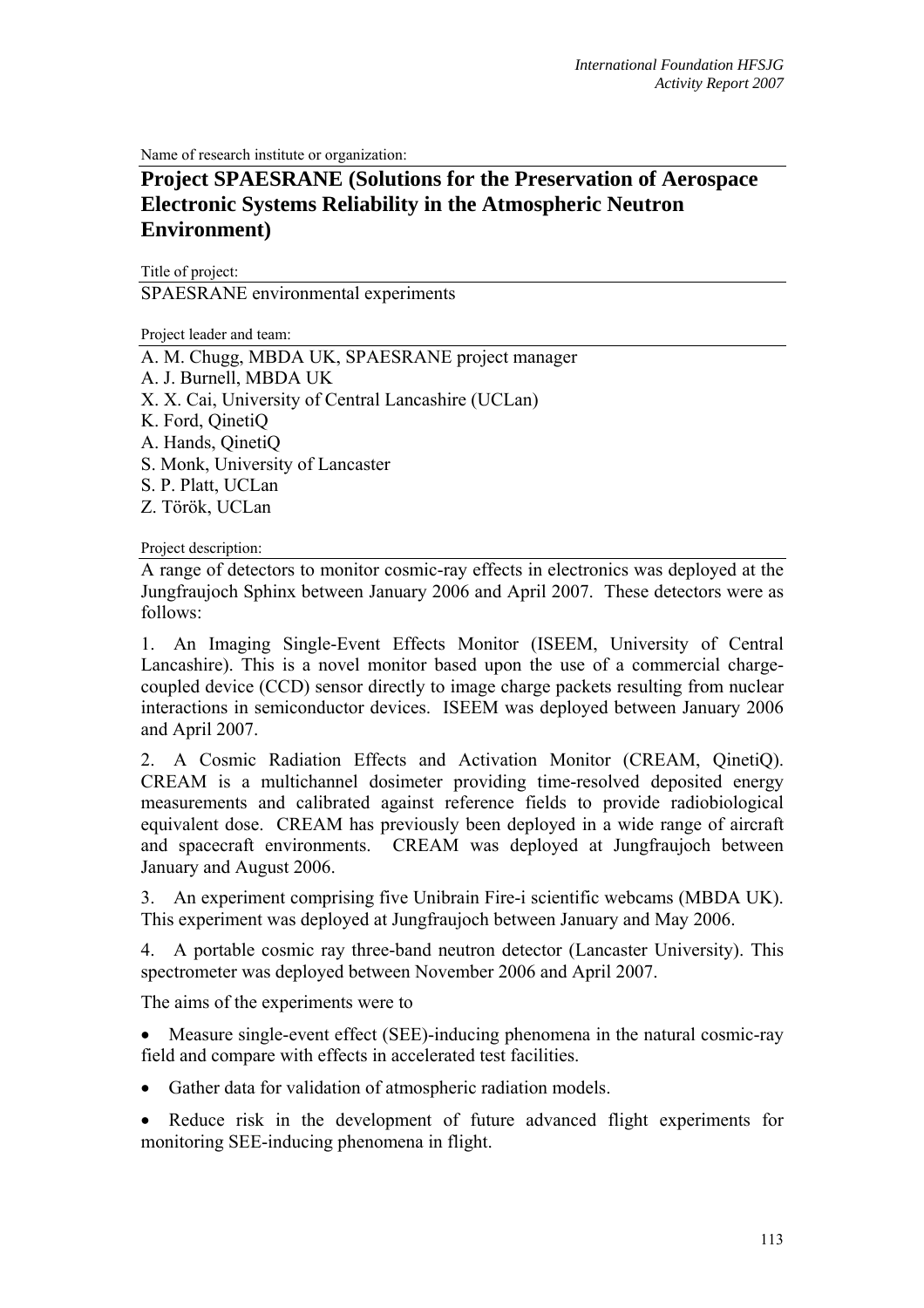The experiments provided valuable data making significant progress towards these goals. For example, Figure 1 shows the differential charge-collection spectrum observed in ISEEM compared to that observed in the simulated cosmic-ray neutron test field at Los Alamos Neutron Science Center (LANSCE). The peak in the Jungfraujoch data is caused by α particles arising from radioactive contamination of the CCD packaging. This is not visible during accelerated testing, such as at LANSCE. Some discrimination between spurious events (due to contamination) and true events (due to cosmic rays) was achieved. Outside the region affected by spurious events the statistics of generated charge packets were consistent with those observed during accelerated testing. The mean true event rate in ISEEM was estimated to be  $0.6 d^{-1}$ . This was somewhat greater than predicted from extrapolations from accelerated test data informed by atmospheric radiation simulations, but insufficient for it to be possible to detect the December 2006 disturbances in the cosmogenic neutron field. We believe that long term exposure of a larger device would provide valuable data to benchmark accelerated testing for neutron-induced single-event effects. We estimate that a large-area CCD or a group of similar devices with a total active area of  $14 \text{ cm}^2$  would provide a useful dataset of about  $10,000$ events in about one year. We are working on developing such a system and on obviating the influence of radiactive contamination, and hope to deploy one or more monitors in suitable locations.





CREAM data gathered at Jungfraujoch are contributing to QinetiQ's characteristaion and simulation of atmospheric radiation fields (for example see http://geoshaft.space.qinetiq.com/qarm).

As a result of their successful observations of cosmic-ray events in webcams, MBDA UK have proposed a global cosmic-ray event network exploiting idle webcams.

The raw spectrometer data is awaiting unfolding at Lancaster.

These experiments contributed to a publication (in press) on the Lancaster spectrometer [1], and were the subject of two papers which were presented at the  $9<sup>th</sup>$ European Conference on Radiation and its Effect on Components and Systems [2,3] and which are due to appear in the conference proceedings during 2008.

The experiments contributed to a PhD thesis from the University of Central Lancashire which was sucessfully defended during 2007 [4]. Data from the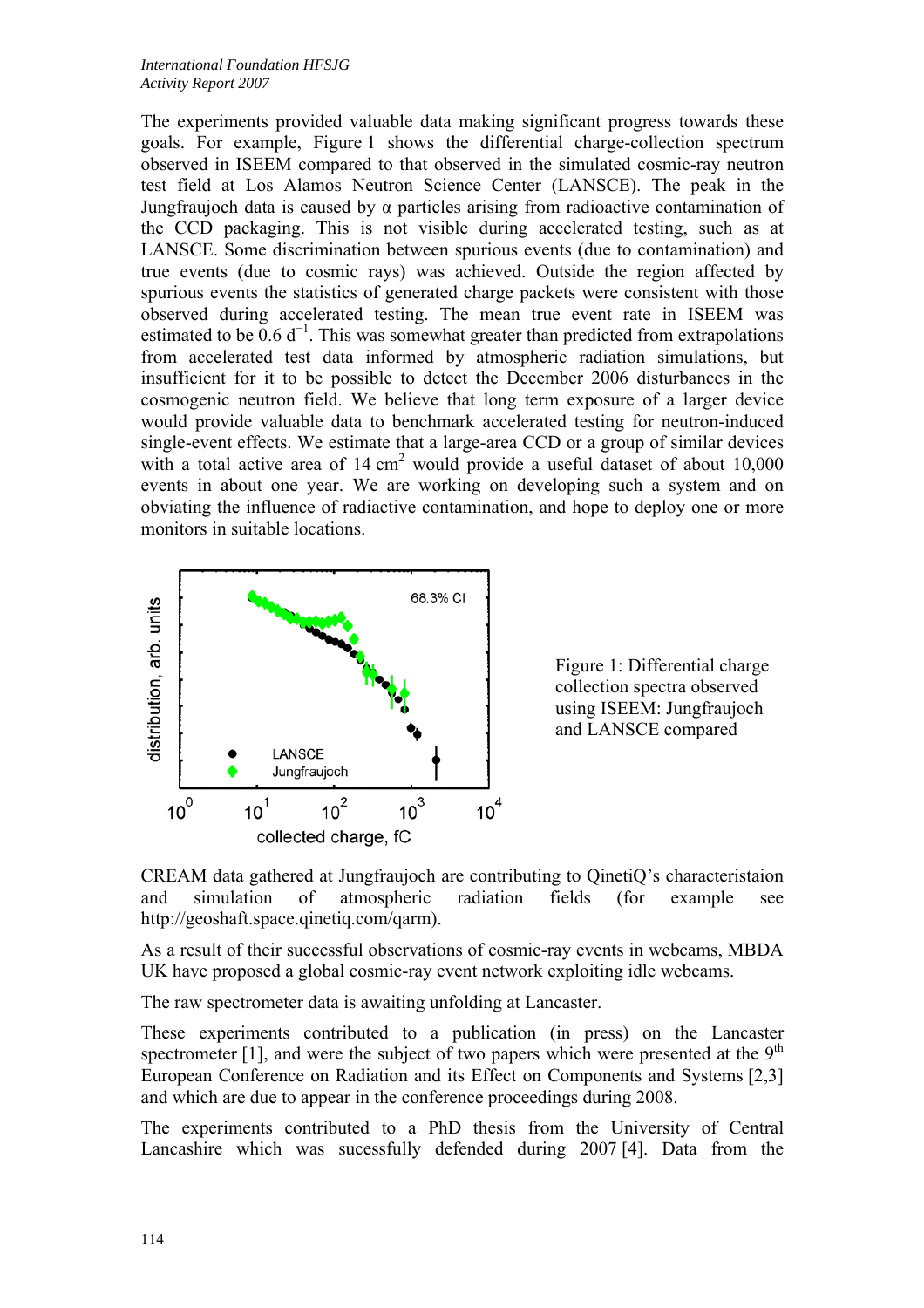experiments are contributing to continuing PhD projects at both UCLan and Lancaster.

Key words:

Cosmic rays, neutrons, electronic system reliability, single-event effects

Internet data bases: http://www.spaesrane.com

Collaborating partners/networks:

University of Central Lancashire University of Lancaster MBDA UK QinetiQ

Scientific publications and public outreach 2007:

## **Refereed journal articles**

[1] Monk S. D., Joyce M. J., Jarrah, Z., King, D., and Oppenheim, M., A portable energy-sensitive cosmic neutron detection instrument, Review of Scientific Instruments, in press

## **Conference papers**

[2] Török, Z., Platt, S. P., and Cai, X. X., SEE-inducing effects of cosmic rays at the High-Altitude Research Station Jungfraujoch compared to accelerated test data,  $9<sup>th</sup>$ European Conference on Radiation and its Effect on Components and Systems, RADECS 2007, Deauville, France, September 10-14, 2007, paper D-1

[3] Burnell, A. J. and Chugg, A. M., Webcam Observations of SEE Events at the Jungfraujoch Research Station, 9<sup>th</sup> European Conference on Radiation and its Effect on Components and Systems, RADECS 2007, Deauville, France, September 10-14, 2007, paper PD-1

## **Theses**

[4] Török, Z., Development of Image Processing Systems for Cosmic Ray Effect Analysis, PhD Thesis, University of Central Lancashire, 2007

Address:

University of Central Lancashire School of Computing, Engineering and Physical Sciences Preston Lancashire PR1 2HE England

Contacts:

Simon Platt Tel.:  $+44$  1772 893341 Fax: +44 1772 892915 e-mail: spplatt@uclan.ac.uk URL: http://www.spaesrane.com